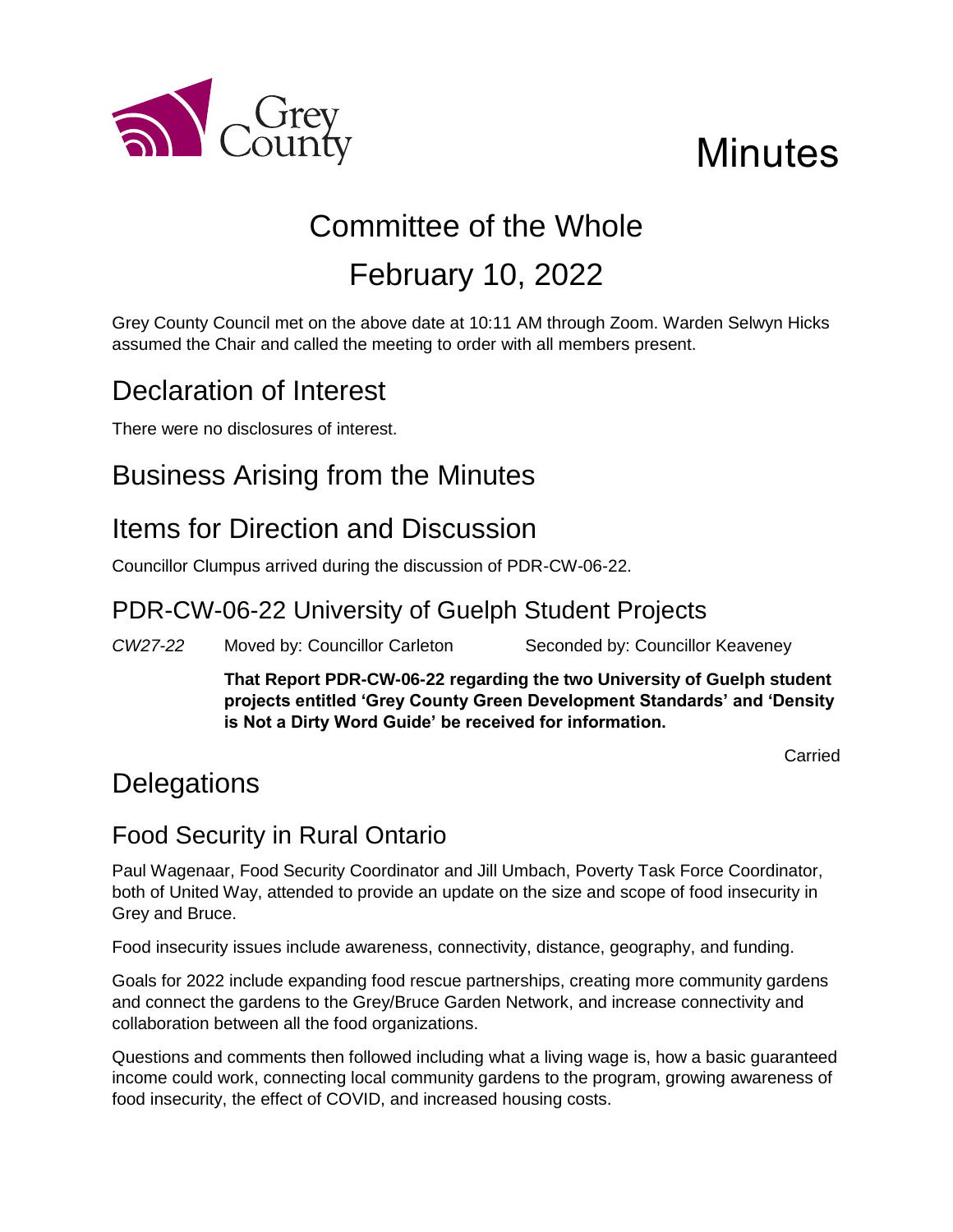Council recessed briefly and then resumed.

## Items for Direction and Discussion continued

#### PSR-CW-01-22 Response Time Performance Plan Results for 2021

*CW28-22* Moved by: Councillor Bordignon Seconded by: Councillor Robinson

**That Report PSR-CW-01-22 be received; and** 

**That the 2021 Paramedic Services response time performance results be submitted to the Ministry of Health by March 31 st, 2022.**

Carried

#### TR-CW-05-22 Grey Road 27 Reconstruction Project

*CW29-22* Moved by: Councillor Desai Seconded by: Councillor Carleton

**That Report TR-CW-05-22 Grey Road 27 Reconstruction be received; and**

**That Council approve the release of a tender to complete this project and support in principle the use of the Transportation General Reserve to fund the portion not covered by development charges; and** 

**That staff provide a report to Council with the tender results, confirming sources of funding and seeking approval to award the project.**

Carried

## TR-CW-06-22 Award of RFT-TS-08-22 Structure 9‐354 Replacement

*CW30-22* Moved by: Councillor Burley Seconded by: Councillor Mackey

**That Report TR-CW-06-22 containing the tender results for RFT-TS-08-22 Structure 9**‐**354 Replacement be received; and**

**That Roubos Farm Service be awarded the Tender for a total amount of \$ 1,345,678.90 excluding HST.**

**That the project deficit of \$291,362.85 be funded from any Transportation Services year end surplus, but if no surplus exists, be funded from the Canada Community Building Fund Reserve.**

Carried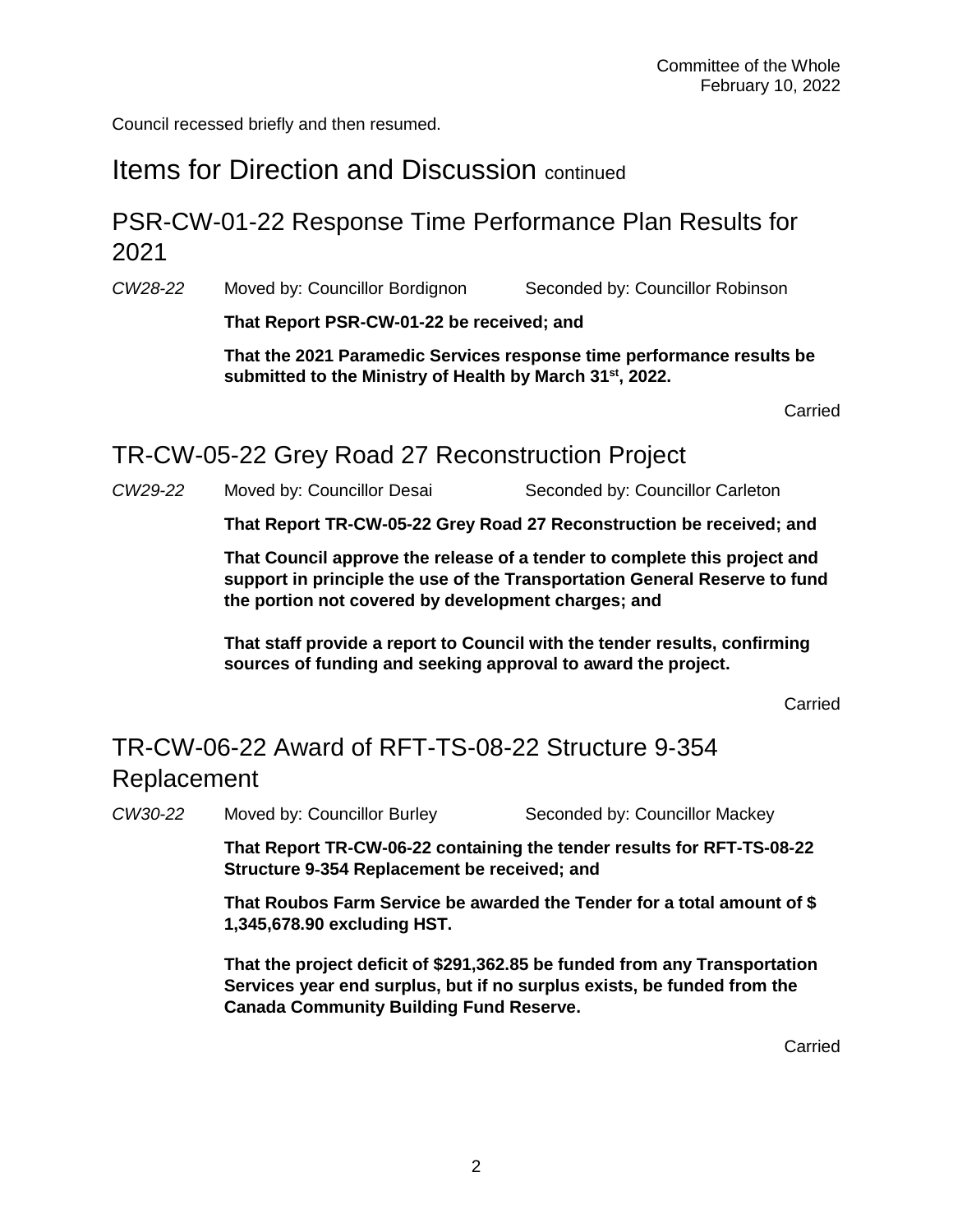### CCR-CW-02-22 Mental Health and Addictions Task Force Terms of Reference

*Main Motion*

Moved by: Councillor Carleton Seconded by: Councillor Burley

**That Report CCR-CW-02-22 regarding the Terms of Reference for the Mental Health and Addictions Task Force be received; and**

**That the Mental Health and Addictions Task Force Terms of Reference be endorsed as presented; and**

**That the following Members be appointed to the Mental Health and Addictions Task Force:**

- **Phil Dodd - Keystone Child, Youth and Family Services**
- **Clark MacFarlane - Canadian Mental Health Association Grey Bruce**
- **Naomi Vodden – GBHS Mental Health and Addiction Services**
- **Representative of the Grey Bruce Public Health Unit**
- **Representative of the Peer Advisory Network, Community Drug and Alcohol Strategy**
- **Councillors Brian O'Leary, Dwight Burley, Shirley Keaveney, Barb Clumpus, Scott Mackey, Tom Hutchinson**
- **Warden Selwyn Hicks; and**

**That the appointments be confirmed, and the first meeting be scheduled prior to County Council's adoption of the minutes subject to Section 25.6 (b) of Procedural By-law 5003-18, as amended.** 

#### *Amendment to Main Motion*

*CW31-22* Moved by: Councillor Carleton Seconded by: Councillor Burley

**That the main motion be amended to reflect that the Mental Health and Addictions Task Force Terms of Reference be changed to reflect that Councillor membership be increased to seven members and that Councillor Sue Carleton also be appointed to the Task Force.**

Carried

*Main Motion as Amended*

*CW32-22* Moved by: Councillor Boddy Seconded by: Councillor Burley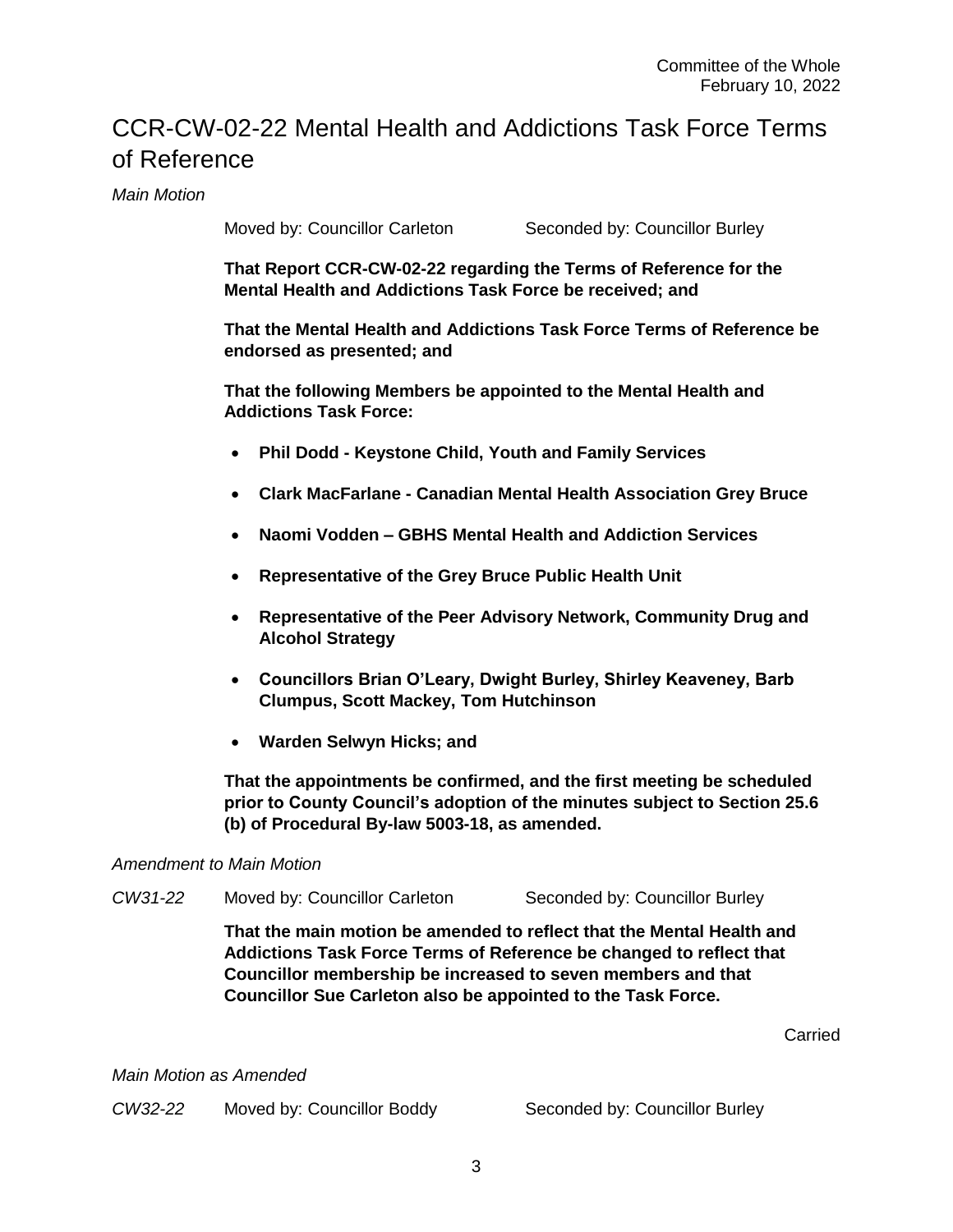**That Report CCR-CW-02-22 regarding the Terms of Reference for the Mental Health and Addictions Task Force be received; and**

**That the Mental Health and Addictions Task Force Terms of Reference be endorsed as amended to increase Councillor membership to seven members from five members; and**

**That the following Members be appointed to the Mental Health and Addictions Task Force:**

- **Phil Dodd - Keystone Child, Youth and Family Services**
- **Clark MacFarlane - Canadian Mental Health Association Grey Bruce**
- **Naomi Vodden – GBHS Mental Health and Addiction Services**
- **Representative of the Grey Bruce Public Health Unit**
- **Representative of the Peer Advisory Network, Community Drug and Alcohol Strategy**
- **Councillors Brian O'Leary, Dwight Burley, Shirley Keaveney, Barb Clumpus, Scott Mackey, Tom Hutchinson, and Sue Carleton**
- **Warden Selwyn Hicks; and**

**That the appointments be confirmed, and the first meeting be scheduled prior to County Council's adoption of the minutes subject to Section 25.6 (b) of Procedural By-law 5003-18, as amended.** 

Carried

## Other Business

Councillor Desai wondered about in-person council meetings. CAO Kim Wingrove noted that staff are watching provincial updates closely in terms of changes to capacity limits and other factors that could impact the move back to in person meetings, however the February  $24<sup>th</sup>$ meeting is planned to proceed with the hybrid option. Staff will confirm this with council in the upcoming days.

## Notice of Motion

There were no notices of motion.

## Adjournment

On motion of Councillors Burley and Hutchinson, Committee of the Whole adjourned at 12:17 PM to the call of the Chair.